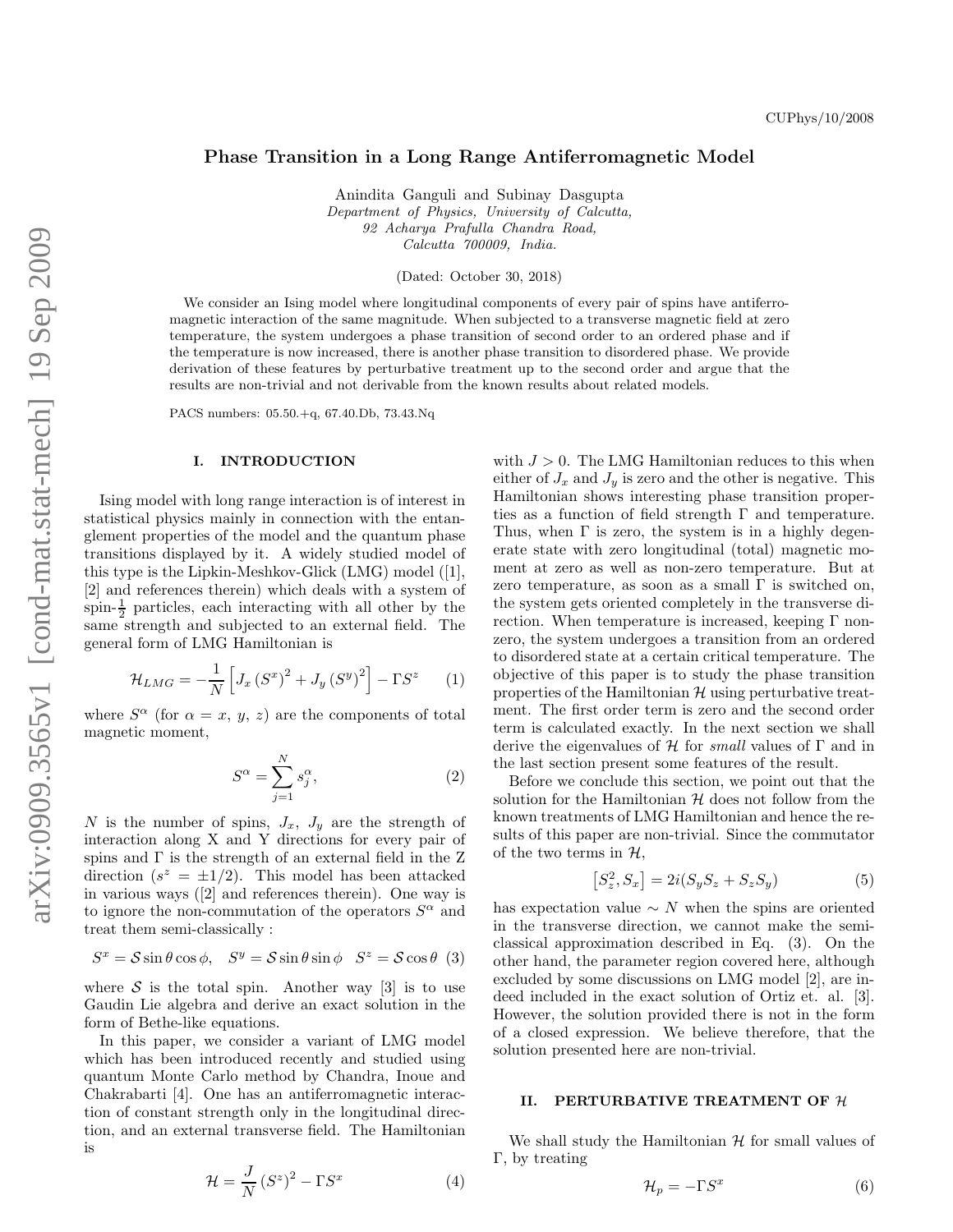as the perturbation over the (unperturbed) Hamiltonian

$$
\mathcal{H}_0 = \frac{J}{N} \left( S^z \right)^2 \tag{7}
$$

The eigenvalues of  $\mathcal{H}_0$  are obviously

$$
E_m^{(0)} = \frac{Jm^2}{N}
$$
 (8)

with degeneracy

$$
\Omega_m = \frac{N!}{\left(\frac{N}{2} + m\right)!\left(\frac{N}{2} - m\right)!} \tag{9}
$$

where,

$$
m = -\frac{N}{2}, -\frac{N}{2} + 1, \dots \frac{N}{2} - 1, \frac{N}{2}.
$$
 (10)

Let us call the set of eigenstates with eigenvalue  $E_m^{(0)}$ as  $M$ . Since  $\mathcal{H}_p$  operating on any spin distribution  $\mid \alpha \rangle \in \mathcal{M}$  gives a state with a different  $S^z$ , the quantities  $\langle \beta | \mathcal{H}_p | \alpha \rangle$  is zero for all  $| \alpha \rangle, | \beta \rangle \in \mathcal{M}$ . The first order perturbation correction  $E_m^{(1)}$  is hence nil and the dominant correction comes from the second order correction  $E_m^{(2)}$ .

The second order perturbation correction  $E_m^{(2)}$  to the eigenvalues  $E_m^{(0)}$  are the eigenvalues of a matrix  $P$  whose elements are given by

$$
P_{\alpha\beta} = \sum_{l} \frac{\langle \alpha \mid \mathcal{H}_p \mid l \rangle \langle l \mid \mathcal{H}_p \mid \beta \rangle}{E_m^{(0)} - E_l^{(0)}} \tag{11}
$$

where  $| \alpha \rangle, | \beta \rangle \in \mathcal{M}$  but  $| l \rangle \notin \mathcal{M}$ . We shall now see that the eigenproblem of P cn be solved exactly. First consider the diagonal element  $P_{\alpha\alpha}$ . The state  $|\alpha\rangle$  has  $(N/2)+m$  up-spins and  $(N/2)-m$  down-spins. When the operator  $\mathcal{H}_p$  flips an up/down spin  $E_l^{(0)}$  $\binom{10}{l}$  becomes  $(m \mp$  $1$ , so that

$$
P_{\alpha\alpha} = \frac{N\Gamma^2}{4J} \frac{4m^2 + N}{4m^2 - 1}
$$
 (12)

As regards the off-diagonal elements  $P_{\alpha\beta}$ , we note that it is non-zero when and only when the spin-distributions  $|\alpha\rangle$  and  $|\beta\rangle$  differ in precisely two unlike spins (since these two states must have the same  $S^z$ ). Thus, the two spin-states will be like :

$$
|\alpha\rangle : |\cdots + \cdots - \cdots\rangle \qquad |\beta\rangle : |\cdots - \cdots + \cdots\rangle
$$

Then |  $l$  can be either  $|\cdots + \cdots + \cdots\rangle$  (with  $E_l^{(0)} =$  $(m+1)J$  or  $|\cdots - \cdots - \cdots\rangle$  (with  $E_l^{(0)} = (m-1)J$ ). Hence,  $P_{\alpha\beta}$ , if non-zero will have the value

$$
P_{\alpha\beta} = \frac{N\Gamma^2}{2J} \frac{1}{4m^2 - 1}
$$
 (13)

To proceed, let us now consider the Hamiltonian

$$
\mathcal{H}' = \frac{J}{N} (S^z)^2 + \frac{h}{N} \left[ (S^x)^2 + (S^y)^2 \right] \tag{14}
$$

and treat

$$
\mathcal{H}'_p = \frac{h}{N} \left[ \left( S^x \right)^2 + \left( S^y \right)^2 \right] \tag{15}
$$

as perturbation on the (unperturbed) Hamiltonian  $\frac{J}{N}(S^z)^2$  which is nothing but the  $\mathcal{H}_0$  of Eq. (5). The first order perturbation matrix  $P'$  has diagonal elements

$$
P'_{\alpha\alpha} \equiv \langle \alpha | \mathcal{H}'_p | \alpha \rangle
$$
  
=  $\langle \alpha | \frac{h}{N} \sum_{j,k} (s_j^x s_k^x + s_j^y s_k^y) \delta_{j,k} | \alpha \rangle$   
=  $h/2$  (16)

The off-diagonal elements  $P'_{\alpha\beta}$  will be  $h/N$  if  $|\alpha\rangle$  and  $|\beta\rangle$  differ in precisely two unlike spins and will be zero otherwise. Thus, we get the correspondence

$$
\mathbf{P} = \frac{N\Gamma^2}{4J} \frac{4m^2 + N}{4m^2 - 1} \mathbf{1} + \frac{N^2\Gamma^2}{2Jh} \frac{1}{4m^2 - 1} \left( \mathbf{P'} - \frac{h}{2} \mathbf{1} \right) (17)
$$

where 1 is the  $\Omega_m \times \Omega_m$  unit matrix.

It is trivial to diagonalise the Hamiltonian  $\mathcal{H}'$  by rewriting it as,

$$
\mathcal{H}' = \frac{J-h}{N} \left( S^z \right)^2 + \frac{h}{N} \left( \hat{S} \right)^2 \tag{18}
$$

(where  $\hat{\mathcal{S}}$  is the total spin operator) and noting that the eigenstates of this Hamiltonian is labelled by  $m$  and the total spin  $S$ . Using the usual relationships

$$
\hat{S}^2 | S, m \rangle = S(S+1) | S, m \rangle
$$
  

$$
S = 0, 1, 2, \dots \frac{N}{2}
$$

and

$$
m=-S,-S+1,\cdots S-1,S
$$

we observe that the eigenvalues of  $P'$  are

$$
\frac{h}{N}[\mathcal{S}(\mathcal{S}+1) - m^2]
$$
 (19)

From Eq.(17) we can finally conclude that the unperturbed eigenstate of  $\mathcal{H}_0$  with eigenvalue  $(J/N)m^2$  splits up under second-order perturbation by  $\mathcal{H}_p$  to eigenstates with eigenvalues

$$
\lambda(\mathcal{S}, m) = \frac{N\Gamma^2}{4J(4m^2 - 1)} \left[ 2m^2 + 2\mathcal{S}(\mathcal{S} + 1) \right] \tag{20}
$$

The degeneracy of this state can be easily seen to be [6, 7]

$$
D(S,m) = \frac{N!}{\left(\frac{N}{2} + S\right)!\left(\frac{N}{2} - S\right)!} - \frac{N!}{\left(\frac{N}{2} + S + 1\right)!\left(\frac{N}{2} - S - 1\right)!}
$$
(21)